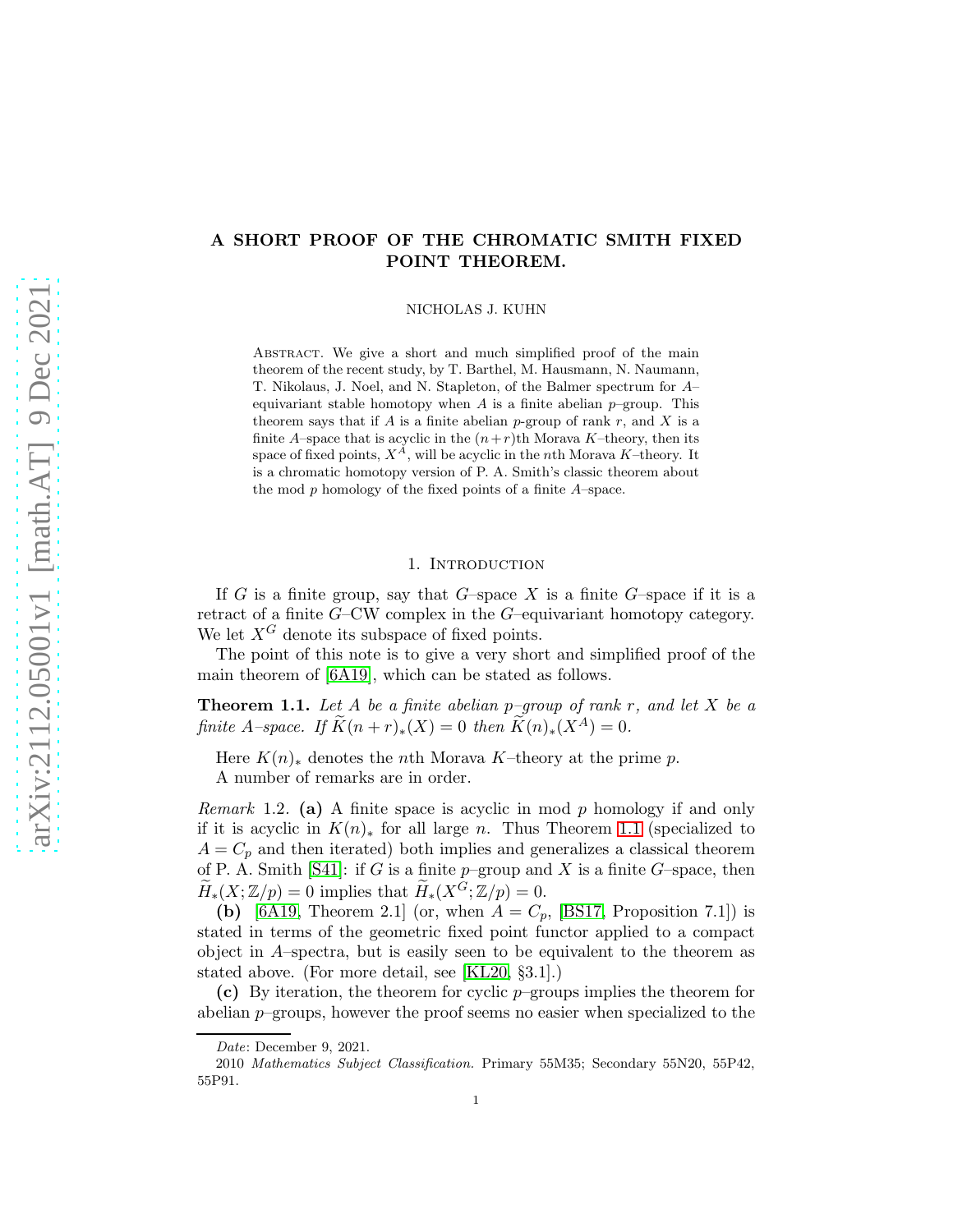cyclic case. More generally, iterated use of the cyclic case of the theorem implies the following theorem: whenever H is a subgroup of a finite  $p$ –group  $G$  and  $X$  is a finite  $G$ -space,

$$
\widetilde{K}(n+r)_*(X^H) = 0 \Rightarrow \widetilde{K}(n)_*(X^G) = 0
$$

where r is minimal such that there exists a sequence of subgroups  $H =$  $K_0 \lhd K_1 \lhd \cdots \lhd K_r = G$  with each  $K_{i-1}$  normal in  $K_i$  and  $K_i/K_{i-1}$  cyclic. (Again, this is discussed in more detail in [KL20].)

(d) [KL20, Theorem 2.2] goes as follows: given a finite  $p$ -group  $G$ ,  $H < G$ , m, and n such that, for all finite G-spaces X,

$$
\widetilde{K}(m)_*(X^H) = 0 \Rightarrow \widetilde{K}(n)_*(X^G) = 0,
$$

then, if  $X$  is any finite  $G$ -space, one has

$$
\dim_{K(m)*} K(m)_*(X^H) \ge \dim_{K(n)*} K(n)_*(X^G).
$$

Combined with Theorem [1.1](#page-0-0) and specialized to  $G = C_{p^k}$ , one deduces that

$$
\dim_{K(n+1)_*} K(n+1)_*(X) \ge \dim_{K(n)_*} K(n)_*(X^{C_{p^k}}),
$$

which both implies and generalizes a classic theorem of E.E.Floyd [F52]: if X is a finite  $C_p$ –space, then

$$
\dim_{\mathbb{Z}/p} H_*(X;\mathbb{Z}/p) \ge \dim_{\mathbb{Z}/p} H_*(X^{C_p};\mathbb{Z}/p).
$$

See [KL20, KL21] for some applications.

One can also use the [KL20] result in contrapositive form, and look for examples that show that the constraints in remark (c) are best possible. This is the strategy implemented in [KL20], but whether these constraints are best is still an open conjecture for many pairs 
$$
H < G
$$
. See [KL20] for what is known about this.

Our proof of Theorem [1.1](#page-0-0) makes use of work of Stapleton in [\[S13\]](#page-4-0), which generalized the character theory of [\[HKR00\]](#page-4-1). Ideas from [\[S13\]](#page-4-0) are certainly used in [6A19], but our proof uses this work more explicitly, while avoiding all discussion of equivariant spectra, geometric fixed point functors, generalized Tate constructions, and classifying spaces of families, among other things.

After recalling what we need of Stapleton's work in §[2,](#page-1-0) we give our proof of Theorem [1.1](#page-0-0) in §[3.](#page-3-0)

<span id="page-1-0"></span>The author would like to thank William Balderrama for conversations about this work.

### 2. Stapleton's partial character map

2.1. Fixed Point Functors. The character maps of [\[HKR00\]](#page-4-1) and [\[S13\]](#page-4-0) both involve certain fixed point constructions, which we now describe.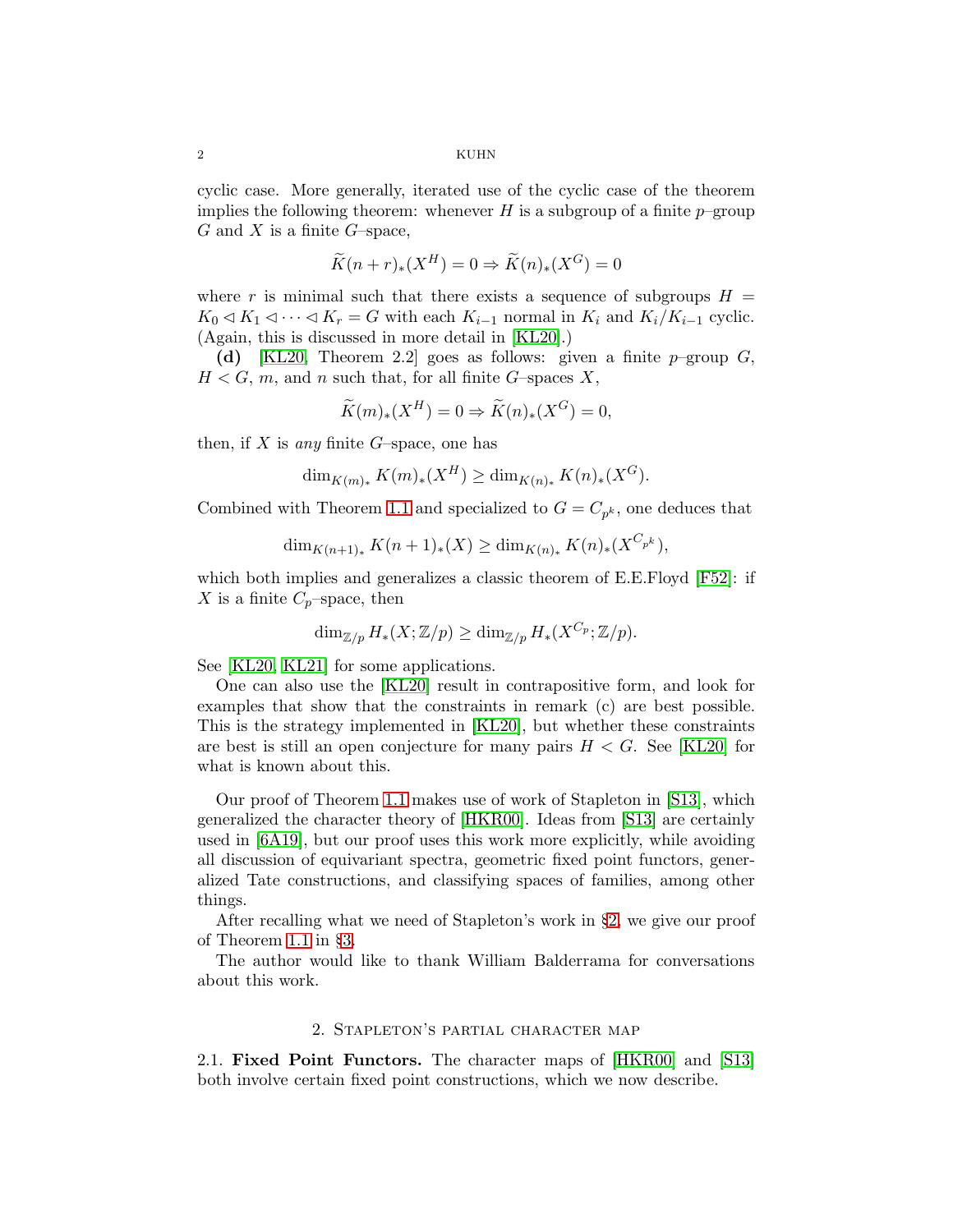If  $\Gamma$  is a profinite group and G is a finite group, we let  $\text{Hom}(\Gamma, G)$  denote the set of continuous homomorphisms. G acts on  $\text{Hom}(\Gamma, G)$  via conjugation, and we define a functor

 $Fix_{\Gamma,G}:G$ –spaces  $\rightarrow G$ –spaces

by letting  $Fix_G(X)$  be a sub-G–space of  $Hom(\Gamma, G) \times X$  as follows:

$$
Fix_{\Gamma,G}(X) = \{ (\alpha, x) \mid \alpha(\gamma)x = x \text{ for all } \gamma \in \Gamma \} \subset \text{Hom}(\Gamma, G) \times X.
$$

As described in [K89, §6], these functors satisfy various nice properties; in particular, they are homotopy functors that preserve  $G$ –equivariant pushouts. Consequently, if  $h^*$  is a generalized cohomology theory then

$$
X \mapsto h^*(EG \times_G \operatorname{Fix}_{\Gamma,G}(X))
$$

will be an  $G$ -equivariant cohomology theory on finite  $G$ -spaces.

It is useful to write this a bit differently. Let  $\text{Rep}(\Gamma, G) = \text{Hom}(\Gamma, G)/G$ . Then there is a natural homeomorphism of  $G$ –spaces

$$
\mathrm{Fix}_{\Gamma,G}(X)=\coprod_{\alpha\in \mathrm{Rep}(\Gamma,G)}G\times_{C_G(\alpha(\Gamma))}X^{\alpha(\Gamma)},
$$

and thus a natural homeomorphism

$$
EG \times_G \text{Fix}_{\Gamma,G}(X) = \coprod_{\alpha \in \text{Rep}(\Gamma,G)} EC_G(\alpha(\Gamma)) \times_{C_G(\alpha(\Gamma))} X^{\alpha(\Gamma)},
$$

and finally a natural decomposition

$$
h^*(EG \times_G \text{Fix}_{\Gamma,G}(X)) = \prod_{\alpha \in \text{Rep}(\Gamma,G)} h^*(EC_G(\alpha(\Gamma)) \times_{C_G(\alpha(\Gamma))} X^{\alpha(\Gamma)}).
$$

Now suppose that  $\alpha(\Gamma) = G$ . Then the corresponding factor in the product is  $h^*(\overline{BC}_G(G) \times X^G)$ . We specialize this observation to the case when  $\Gamma = \mathbb{Z}_p^r$ , the product of r copies of the p-adic integers  $\mathbb{Z}_p$ . Since there exists a continuous surjective homomorphism  $\alpha : \mathbb{Z}_p^r \to A$  if and only if A is an abelian  $p$ -group of rank at most  $r$ , we deduce the following.

<span id="page-2-1"></span>**Lemma 2.1.** If A is an abelian p-group of rank at most r, and  $h^*$  is a generalized cohomology theory, then  $h^*(BA \times X^A)$  is naturally a direct summand in  $h^*(EA \times_A \text{Fix}_{\mathbb{Z}_p^r,A}(X))$  for all A-spaces X.

<span id="page-2-0"></span>2.2. Transchromatic characters. We describe what we need from [\[S13\]](#page-4-0). It is convenient to fix n and r, and then let  $E = E_{n+r}$ , the Morava E-theory of height  $(n + r)$ , and  $LE = L_{K(n)}E_{n+r}$ , the Bousfield localization of  $E_{n+r}$ with respect to the rth Morava  $K$ –theory.

It is illuminating to recall([\[S13,](#page-4-0) §2.1]) that

$$
E^0 = \mathbb{W}(\mathbb{F}_{p^{n+r}})[[u_1, \ldots, u_{n+r}]]
$$

and([\[H97,](#page-4-2) Theorem 1.5.4]) that

$$
LE^{0} = W(\mathbb{F}_{p^{n+r}})[[u_1, \ldots, u_{n+r}]] [u_n^{-1}]_{I_n}^{\wedge},
$$

where  $I_n = (p, u_0, \ldots, u_{n-1}).$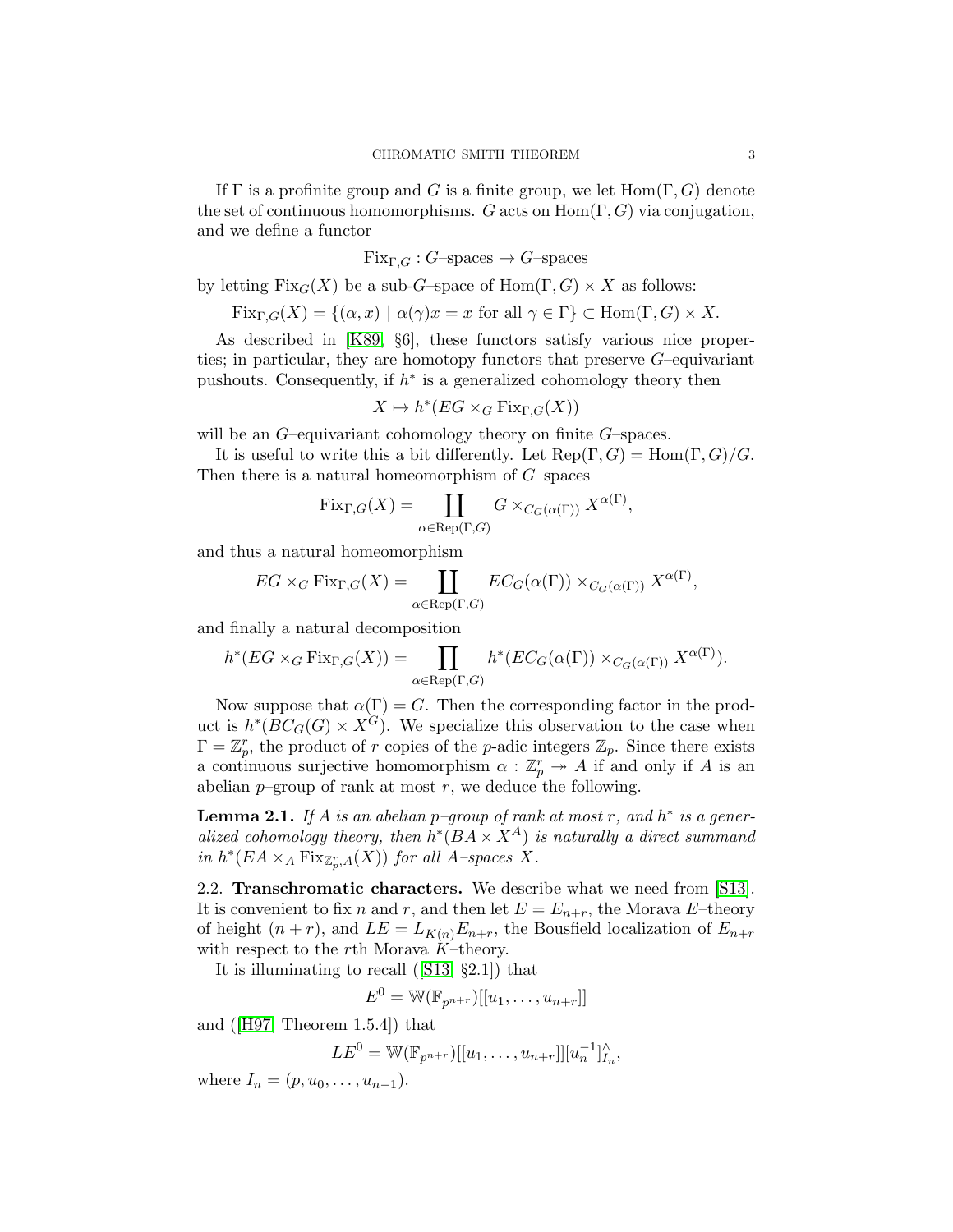4 KUHN

<span id="page-3-2"></span>**Lemma 2.2.** LE is complex oriented of height n. If A is a finite abelian p–group, then  $LE^*(BA)$  is a finitely generated free  $LE^*$ –module, and thus there is a Kunneth ismorphism

$$
LE^*(BA) \otimes_{LE^*} LE^*(Y) \simeq LE^*(BA \times Y)
$$

for all spaces Y .

The first of these properties is clear, and the second is well known([\[HKR00,](#page-4-1) Proposition 5.2]) and implies the last statement.

Stapleton constructs a faithfully flat  $LE^0$ -algebra C and proves the following theorem.

<span id="page-3-1"></span>**Theorem 2.3.** [\[S13,](#page-4-0) Main Theorem] For any finite group G and finite  $G$ space  $X$ , there is a natural algebra isomorphism

$$
\chi: E^*(EG \times_G X) \otimes_{E^0} C \xrightarrow{\sim} LE^*(EG \times_G \text{Fix}_{\mathbb{Z}_p^r, G}(X)) \otimes_{LE^0} C.
$$

<span id="page-3-0"></span>The case  $n = 0$  (when LE is a rational theory) was shown in [\[HKR00\]](#page-4-1).

# 3. Proof of Theorem [1.1](#page-0-0)

Let A be a finite abelian  $p$ –group of rank r, and let X be a finite A–space. Our goal is to show that if  $\widetilde{K}(n+r)_*(X) = 0$  then  $\widetilde{K}(n)_*(X^A) = 0$ .

As in §[2.2,](#page-2-0) we let  $E = E_{n+r}$ ,  $LE = L_{K(n)}E_{n+r}$ , and C be Stapleton's flat  $LE^0$ -algebra as in Theorem [2.3.](#page-3-1)

Our assumption that  $K(n + r)_*(X) = 0$  is equivalent to saying that the constant map  $X \to *$  induces an isomorphism

$$
K(n+r)_{*}(X) \xrightarrow{\sim} K(n+r)_{*}.
$$

This then implies that the induced map  $EA \times_A X \to BA$  induces an isomorphism

$$
K(n+r)_*(EA \times_A X) \xrightarrow{\sim} K(n+r)_*(BA).
$$

This is an immediate consequence of the fact that, given any finite group  $G$ , G–space X, and generalized homology theory  $h_*$ , there is a natural spectral sequence converging to  $h_*(EG \times_G X)$  with  $E^2_{*,*} = H_*(BG; h_*(X)).$ 

As  $K(n + r)_{*}$ –isomorphisms are E<sup>\*</sup>–isomorphisms, we conclude that the map  $EA \times_A X \to BA$  induces an isomorphism

$$
E^*(BA) \xrightarrow{\sim} E^*(EA \times_A X).
$$

Now consider the commutative diagram

$$
E^*(BA) \otimes_{E^0} C \longrightarrow E^*(EA \times_A X) \otimes_{E^0} C
$$
  
\n
$$
\downarrow x \qquad \qquad \downarrow x
$$
  
\n
$$
LE^*(EA \times_A \text{Fix}_{\mathbb{Z}_p^r,A}(*)) \otimes_{LE^0} C \longrightarrow LE^*(EA \times_A \text{Fix}_{\mathbb{Z}_p^r,A}(*)) \otimes_{LE^0} C.
$$

We have just seen that the top map is an isomorphism. So are the two vertical maps by Theorem [2.3.](#page-3-1) Thus the bottom map is also an isomorphism.